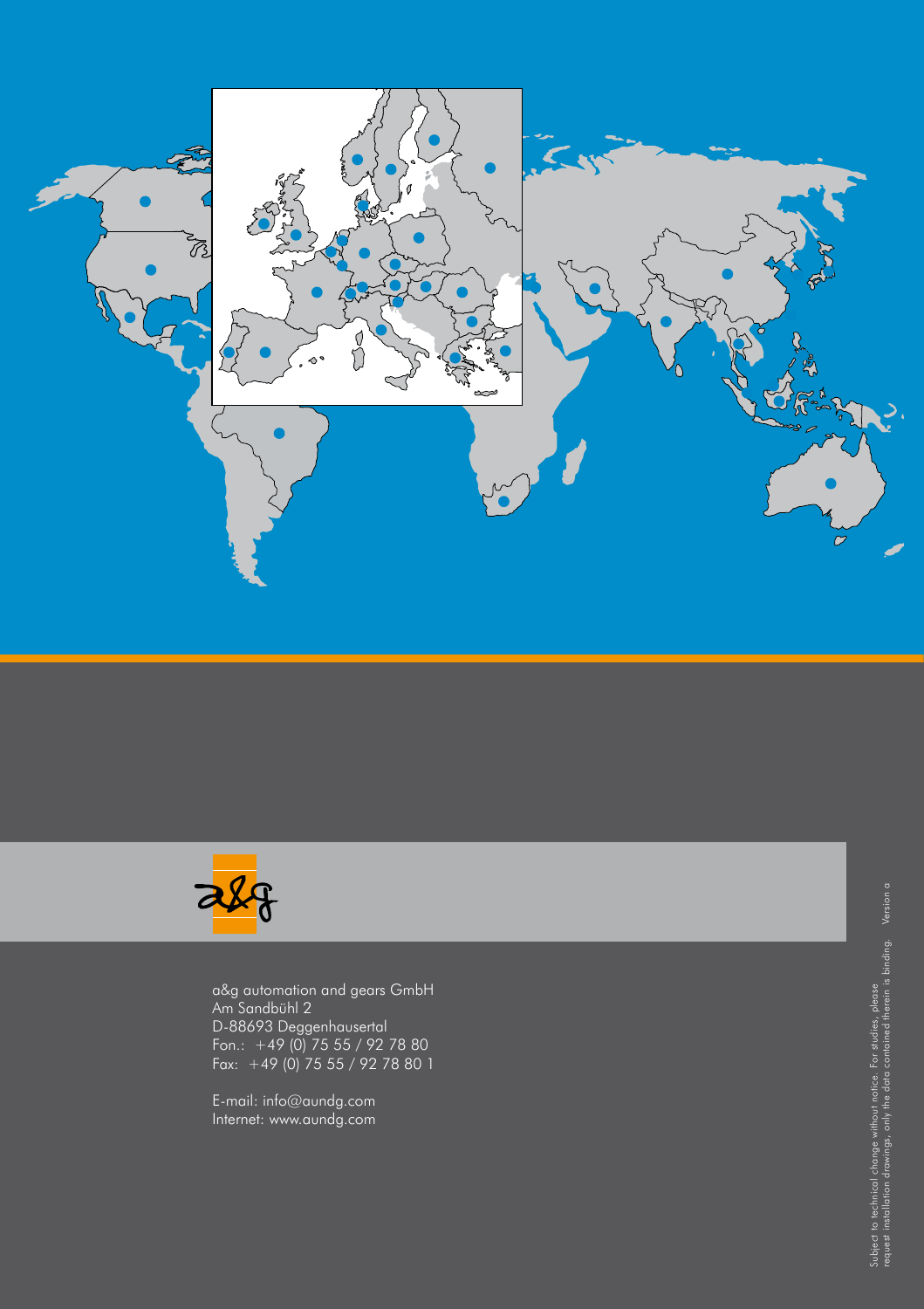# Single Disc



Elektro magnetic single disc brakes and clutches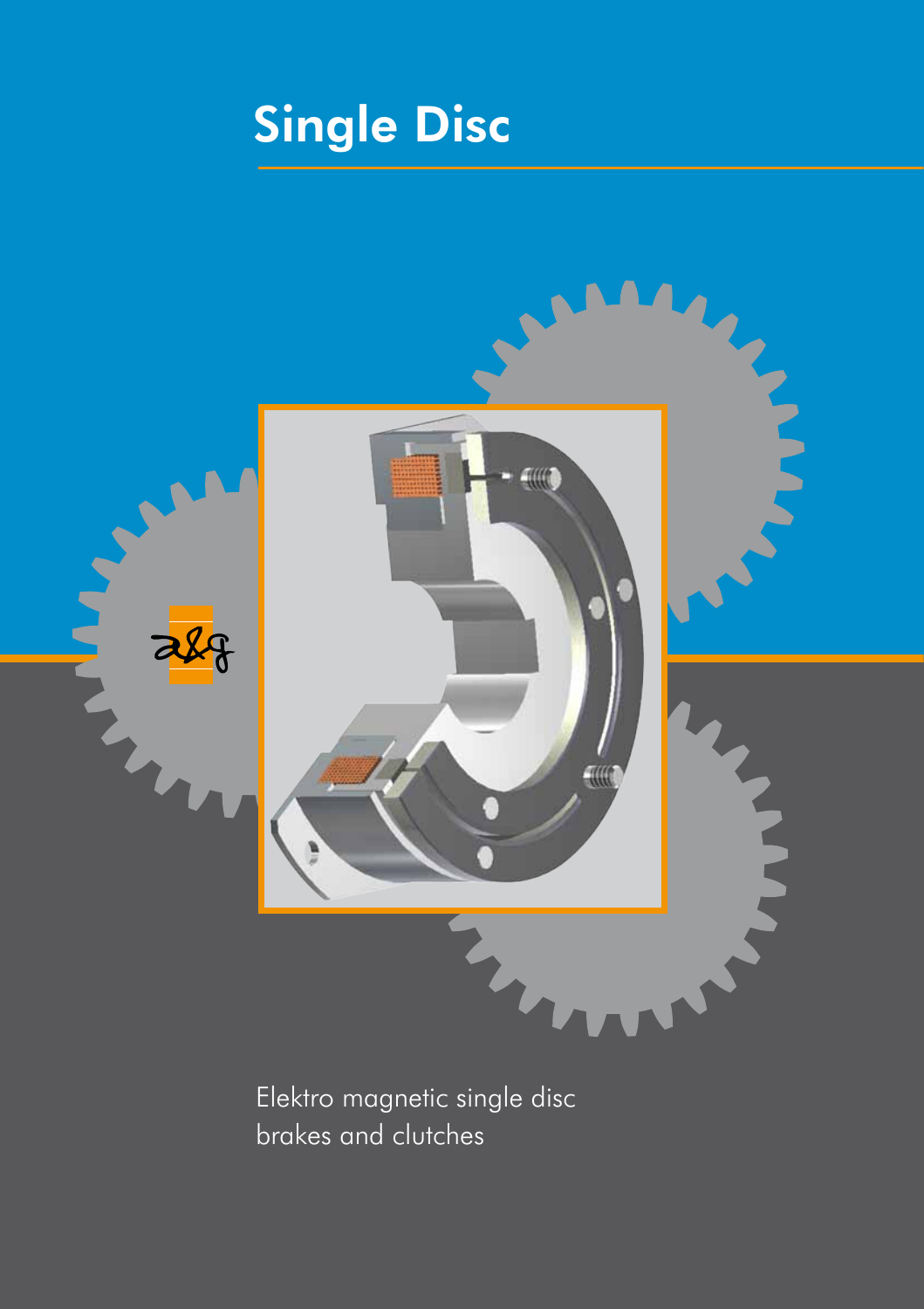### Electromagnetic single disc brakes and clutches (slip ring less)

Single disc clutches and brakes are not only used in common machine tool and heavy machinery but also in paper, printing, mixer, roller mill, elevator, as well as electro motor and diesel engines where they build an effective and economic solution.



### **Clutches**

The slipringless, electromagnetic single disc clutch contains out of following three components:

- l Magnet body with coil (stationary)
- Rotor (mobil)
- Armature disc (mobile)

Structure: The magnet body is fixed on a housing. The rotor is bolt on to one of the shafts that need to be coupled (either the driving or the driven one) with a minimum radial distance to the magnet body. The armature disc will be fixed on the face of the counter shaft. Thus the respective design execution can be featured very flexible: Rotor or armature disc can be mounted on the driven as well as on the driving shaft and receive then a driving or driven function- according to the customized design.

It is important that all 3 components are inline centred: the permissible tolerances you will find in the relevant design specifications ("air gap tolerance").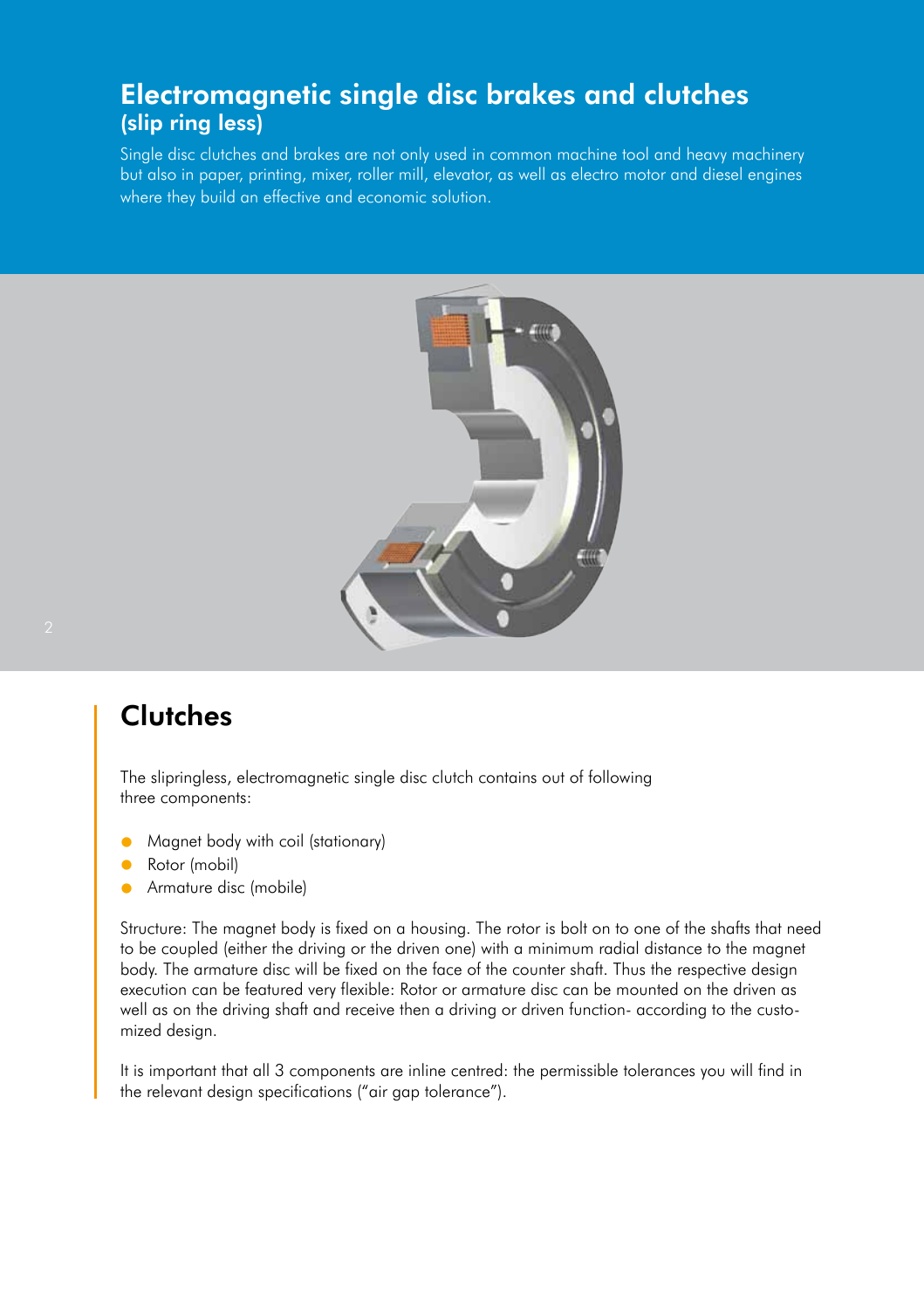

### Brakes

The slipringless, electromagnetic single disc brakes contains out of the following three components:

- l Magnet body with coil (stationary)
- **Brake disc (integrated into the magnet body)**
- **Armature disc (mobile)**

Structure: the brake disc is fixed to the magnet body and is therefore the counterpace to the armature disc, which is either on the driving or driven shaft, always according to customer specific application.

Due to electric DC Voltage to the coil a electromagnet filed presses the armature disc towards the metallic friction lining of the magnet body, causing that the one shaft is braked. The brake torque is carried via the fixed part, which is attached to the magnet body.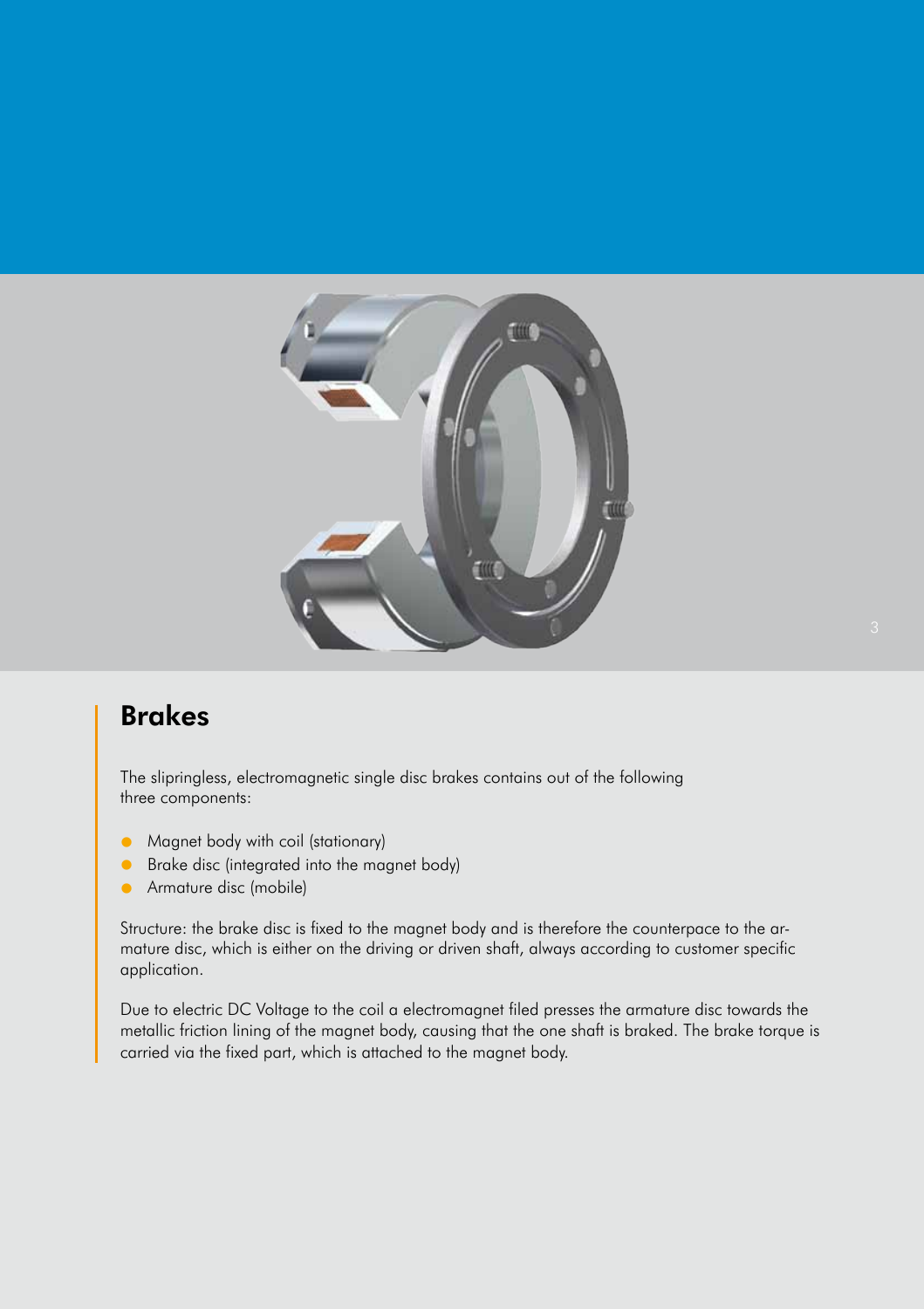### Structure and function

All electromagnetic single disc clutches and brakes from a&g use the powerful dynamic double composed electromagnetic field - means: a dual magnetic activation of the armature disc.

By feeding DC the force of the electromagnetic shifting membrane is activated and a backlash free transmission of the torque onto the output shaft is achieved. By cutting off the DC the clutch opens, so that the shifting membrane self displays from the magnet body and a safe, torque free separation is secured.

A short run-in time with multiple shifting's under differential speed is required for the brakes and clutches to achieve nominal torque during later operation. In dry operation the units are insensitive against minor contamination by oil or grease. A membrane spring transmit's the torque radial and completely backlash free. This spring will be fixed by screws on a counter piece (on the front face): this can be a flange or a driving or driven wheel.



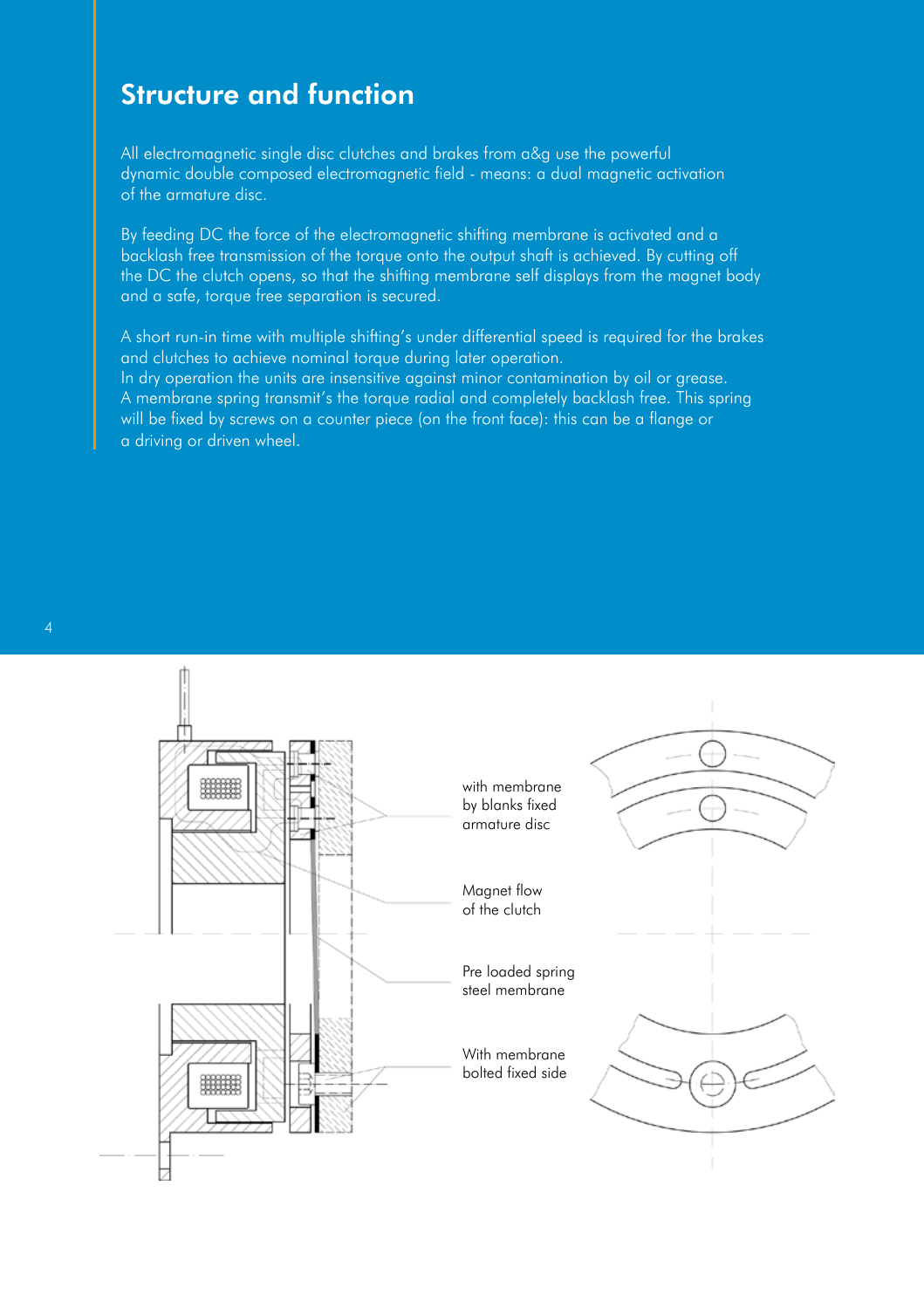### **Advantages**

- **a** clutches and brakes are slipringless
- **C** Maintenance free operation
- Suitable for dry and wet operation
- **a** In dry operation insensitive against minor contamination (oil, grease etc.)
- **C** Double magneto motive force of the armature disc allow compact build with bigger hollow diameter of the hub at high torques
- $\bullet$  variants for high performance shifting with adjustable pole gap
- **•** when switched off, complete separation without no load running torque
- **C** Additional accessories available like: protective resistor, multiplier, and circuit switches for short switch times.

### Technical features

Our clutches AK-AR and brakes AB-AR are torque optimized single disc variants with metallic friction surface and thus for mainly dry run operation.

In comparison to normal single disc versions we use double magnetic discharge of the pole surface, means the friction surface at the rotor (brake disc) and the friction surface of the split armature disc at the clutch or brake. When the coil is switched off, a complete separation between driving and driven side is achieved. Thus our versions are free of no load running torque and suitable for high rpm.

The frictional heat during shifting is derivated into the rotor (brake disc) and the armature disc, which allows a high shifting power per shifting. Another advantage is the precise shifting by spring steel membrane which offers good technical solutions for different applications.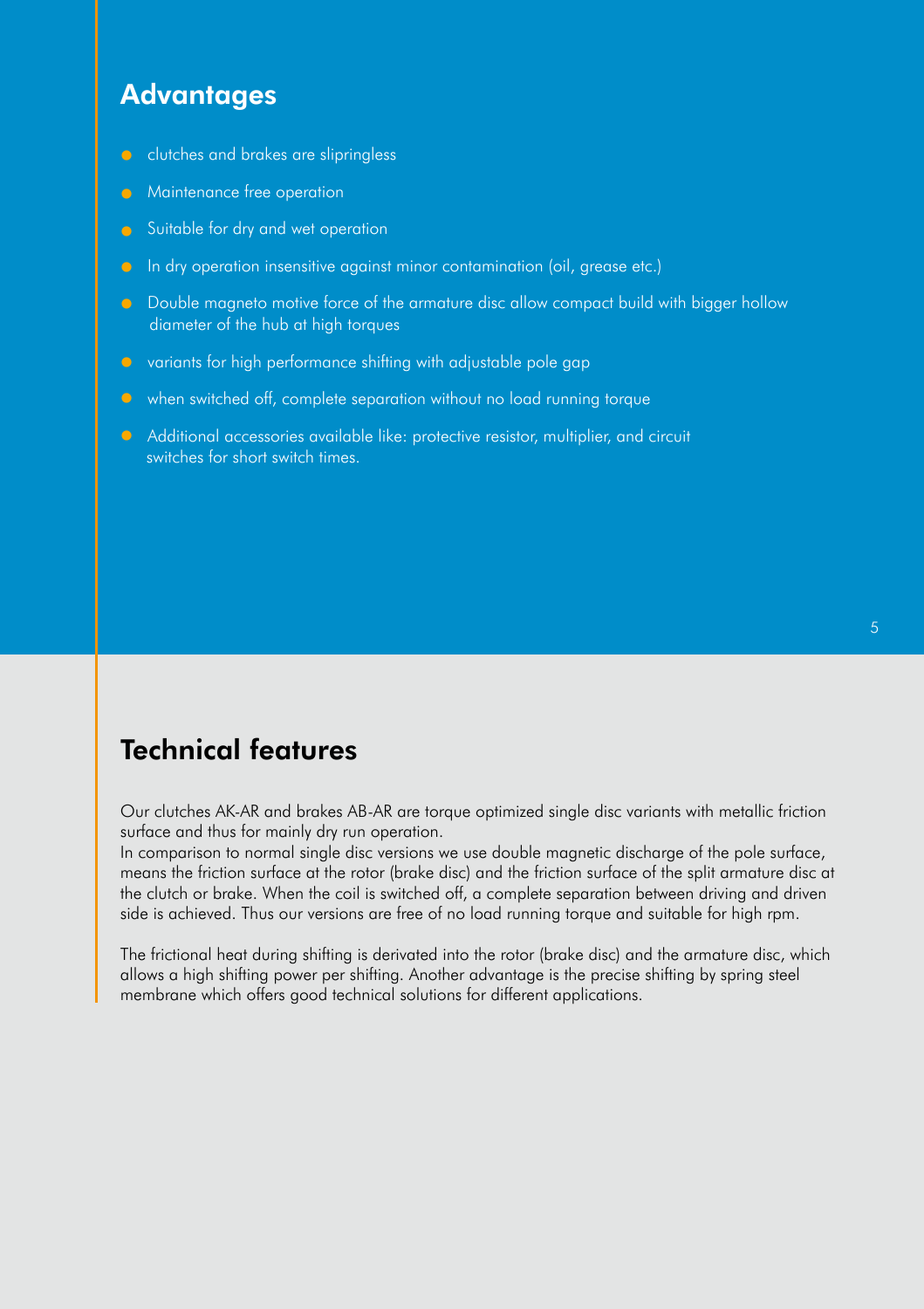### Technical features

#### Operating condition

The pole surface of the friction clutch and brakes can also be used during wet operation. The transmittable torques are then reduced to 25-30 % of the value in dry run. With sufficient oil lubrication the operation is nearly free from wear and no maintenance is needed.

Thanks to the high friction resistance and self adjustment of the friction surface a regular maintenance of the unit is not required under dry run, only case to case check is sufficient. During dry run contamination of the friction surface by oil or grease can cause a reduction of the transmittable torque. After some shifting´s under load the origin values will be reached again. Under new condition a short run in of the pole surface is required to achieve the specified data.

#### Electrical connection

All pole surface versions are operated by 24 V DC. Power fluctuation should not exceed  $+/$ - 5 %. The magnet coils are designed for 100 % duty cycle.

For protection against Induction during power off we recommend a parallel installed resistor with the value of 8 to 10 times the resistance of the coil of the unit.

#### Shifting times

The shifting times in the catalogue are approximate values. The shifting times are mainly influenced by the kind of assembly and the adjustment of the shifting distance (air gap "s").

A shortening of the closing time can be achieved via electrical shifting measures.

A shortening of the brake time "t2" can be achieved by higher pre tensioning of the shifting membrane.



- I Coil current
- M1 Transmittable torque
- M2 Shifting torque
- M3 No load running torque
- M4 Load torque
- t<sub>1</sub> Closing time
- t<sub>2</sub> Brake time
- t<sub>3</sub> Acceleration time
- t<sub>11</sub> On delay
- t<sub>12</sub> Ramp response

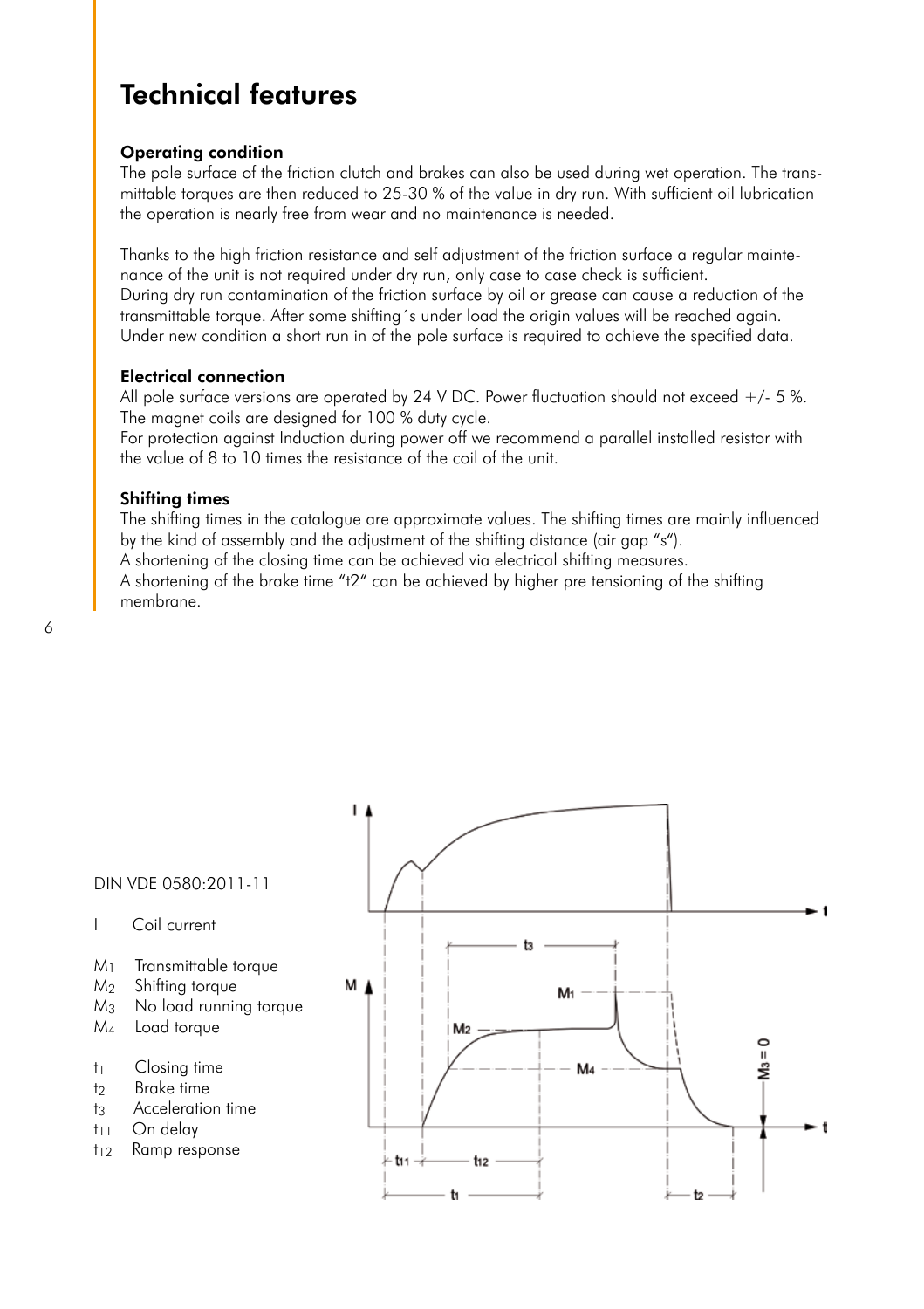### Installation examples



#### Assembly clutch:

The concentric connection to the magnet body is done by attaching it to an adapterplate, which is secured against turning by low bearing friction



#### Assembly brake:

The assembly is done as with the clutch. Only the turning of the adapter plate is to be secured against the full torque of the brake.



#### Clutch-brake combination in a housing:

Such combinations suit for drives where rotating mass must be accelerated and decelerated



#### Connection input housing-gearbox:

Connection of input shaft with a coaxial mounted gearbox shaft occurs via flexible coupling. Misalignment of the both shafts can be compensated. A preferably precise run out of single disc brakes and clutches is important especially at high rpm.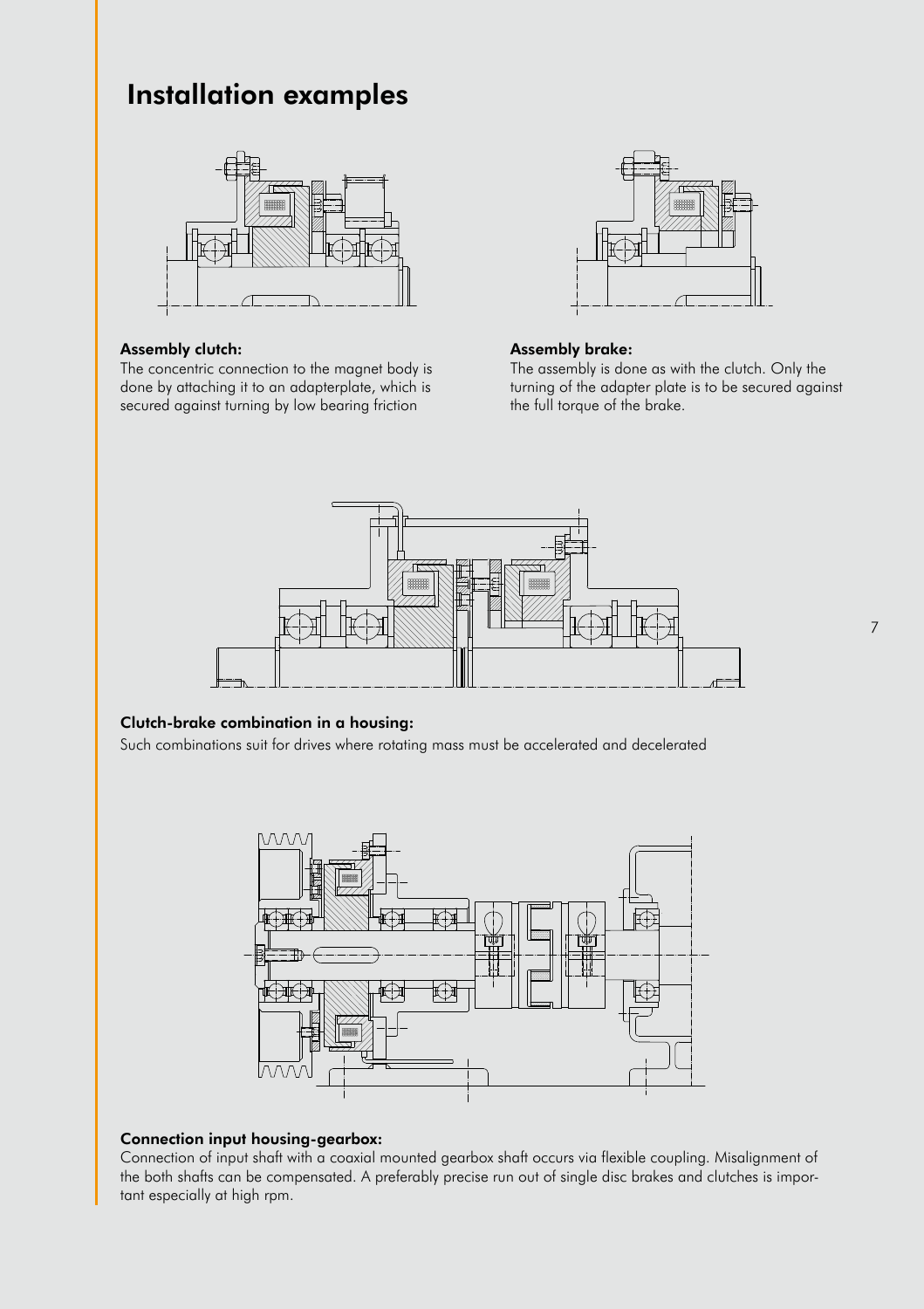#### Assembly of clutches

The magnet body has to be bolted fix with screws (d5) attached to a housing or adapter plate mounted on a shaft.

The centring can also be done via outer diameter D4 or bore hole D3. The rotor is fixed on the shaft and at measure "b" aligned and axial secured with the magnet body and thus precisely in position. This is also valid for the magnet body (D4/D3) which is centric to the shaft. The ring air gap between magnet body and rotor is resulting from this and has a constant gap value.

The armature disc and the membrane of the clutch is fixed with screws according to bore d3 to a connecting part. Is this connecting parts supported on the clutch shaft, then the armature disc is also in concentric position.

Under these circumstances the assembly of the clutch is easy and simple. A required connection to a second, coaxial shaft has to be done via a compensation coupling , to avoid a misalignment.

#### Assembly of brake

The assembly of the magnet body of the brakes is done in the same way as with the clutch.

Brakes do not have a ring air gap, which makes their assembly easier. The connection part with armature disc and membrane is connected with the braking shaft. Please avoid a radial misalignment. Permissible values are:

| <b>AB-AR</b>      | 05. |  | -8                                                                  | 16 |
|-------------------|-----|--|---------------------------------------------------------------------|----|
| Eccentricity [mm] |     |  | $\vert 0.20 \vert 0.25 \vert 0.30 \vert 0.30 \vert 0.35 \vert 0.40$ |    |

Please consider that the connecting part of the magnet body has to transfer the full torque.

#### Inspection of shifting travel

The adjustment of shifting travel for clutches respective brakes and thus the air gap "s" between friction surface of rotor and armature disc occurs by adjustment of measure  $a+k$  In the catalogue the measures a and k as well as s are given.

|  | $a+k$ equals: |  |
|--|---------------|--|
|--|---------------|--|

| AK-AR, AB-AR | 05  |     |                   |      |       |  |
|--------------|-----|-----|-------------------|------|-------|--|
|              | ◡.◡ | 4.5 | $\vert 5.5 \vert$ | 16.5 | - 7.5 |  |

Is  $a+k$  adjusted to a smaller value, then air gap respective shifting travel is smaller. The closing time is reduced, the braking time is longer due to the reduced deflection of the membrane.

Is  $a+k$  adjusted to a bigger value, then the shifting travel respective the air gap"s" is bigger.

The closing time is longer. The braking time is shorter due to the higher deflection of the membrane and its resulting higher forces.

If there is no special need it is recommended to adjust to the catalogue values.





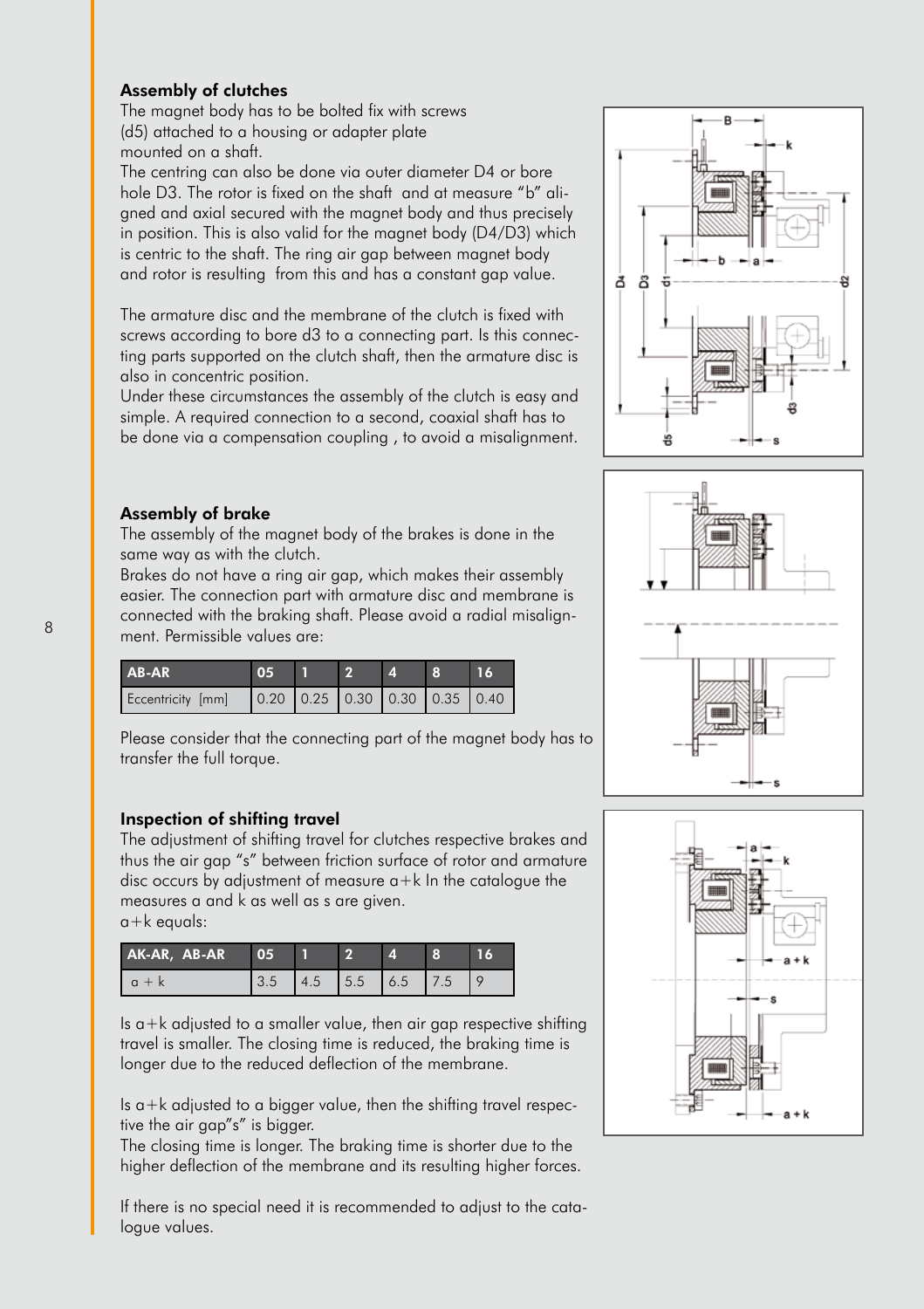## Order codes and technical description

| <b>Size</b>      | Order code   | <b>Technical description</b>          |
|------------------|--------------|---------------------------------------|
| <b>AK-AR 0,5</b> | 9932 115 012 | D20, keyway 6 x 1,7 24 V              |
|                  | 9932 115 013 | D15, keyway 5 x 1,3 24 V              |
|                  | 9932 115 015 | D12, keyway 4 x 1,1 24 V              |
|                  | 9932 115 016 | D10, keyway 3 x 1,4 24 V              |
| AB-AR 0,5        | 9932 115 010 | 24 V                                  |
| Armature disc    | 9932 215 003 |                                       |
|                  |              |                                       |
| AK-AR 1          | 9932 120 011 | D30, keyway 8 x 1,7 24 V              |
|                  | 9932 120 012 | D25, keyway 8 x 1,7 24 V              |
|                  | 9932 120 013 | D20, keyway 6 x 1,7 24 V              |
|                  | 9932 120 014 | D15, keyway 5 x 1,3 24 V              |
|                  | 9932 120 078 | D25, keyway 8 x 1,7 24 V, 390 mm wire |
|                  | 9932 120 018 | D17, keyway 5 x 1,3 24 V              |
| AB-AR1           | 9932 120 010 | 24 V                                  |
| Armature disc    | 9932 220 086 |                                       |
|                  |              |                                       |
| AK-AR2           | 9932 124 011 | D40, keyway 12 x 2,1 24 V             |
|                  | 9932 124 012 | D30, keyway 8 x 1,7 24 V              |
|                  | 9932 124 013 | D25, keyway 8 x 1,7 24 V              |
|                  | 9932 124 014 | D20, keyway 6 x 1,7 24 V              |
| AB-AR2           | 9932 124 010 | 24 V                                  |
| Armature disc    | 9932 224 004 |                                       |
|                  |              |                                       |
| AK-AR4           | 9932 128 011 | D50, keyway 14 x 2,6 24 V             |
|                  | 9932 128 013 | D40, keyway 12 x 2,1 24 V             |
|                  | 9932 128 015 | D30, keyway 8 x 1,7 24 V              |
|                  | 9932 128 016 | D25, keyway 8 x 1,7 24 V              |
| AB-AR4           | 9932 128 010 | 24 V                                  |
| Armature disc    | 9932 228 004 |                                       |
|                  |              |                                       |
| AK-AR8           | 9932 133 011 | D60 2 keyway 18 x 3,1 24 V            |
|                  | 9932 133 012 | D50 2 keyway 14 x 2,6 24 V            |
|                  | 9932 133 013 | D40 2 keyway 12 x 2,1 24 V            |
|                  | 9932 133 014 | D30 2 keyway 8 x 1,7 24 V             |
| AB-AR 8          | 9932 133 010 | 24 V                                  |
| Armature disc    | 9932 233 011 |                                       |
|                  |              |                                       |
| AK-AR16          | 9932 138 011 | D80 2 keyway 22 x 4,1 24 V            |
|                  | 9932 138 012 | D60 2 keyway 18 x 3,1 24 V            |
|                  | 9932 138 013 | D50 2 keyway 14 x 2,6 24 V            |
|                  | 9932 138 014 | D40 2 keyway 12 x 2,1 24 V            |
|                  | 9932 138 020 | D38 predrilled                        |
| AB-AR16          | 9932 138 010 | 24 V                                  |
| Armature disc    | 9932 238 011 |                                       |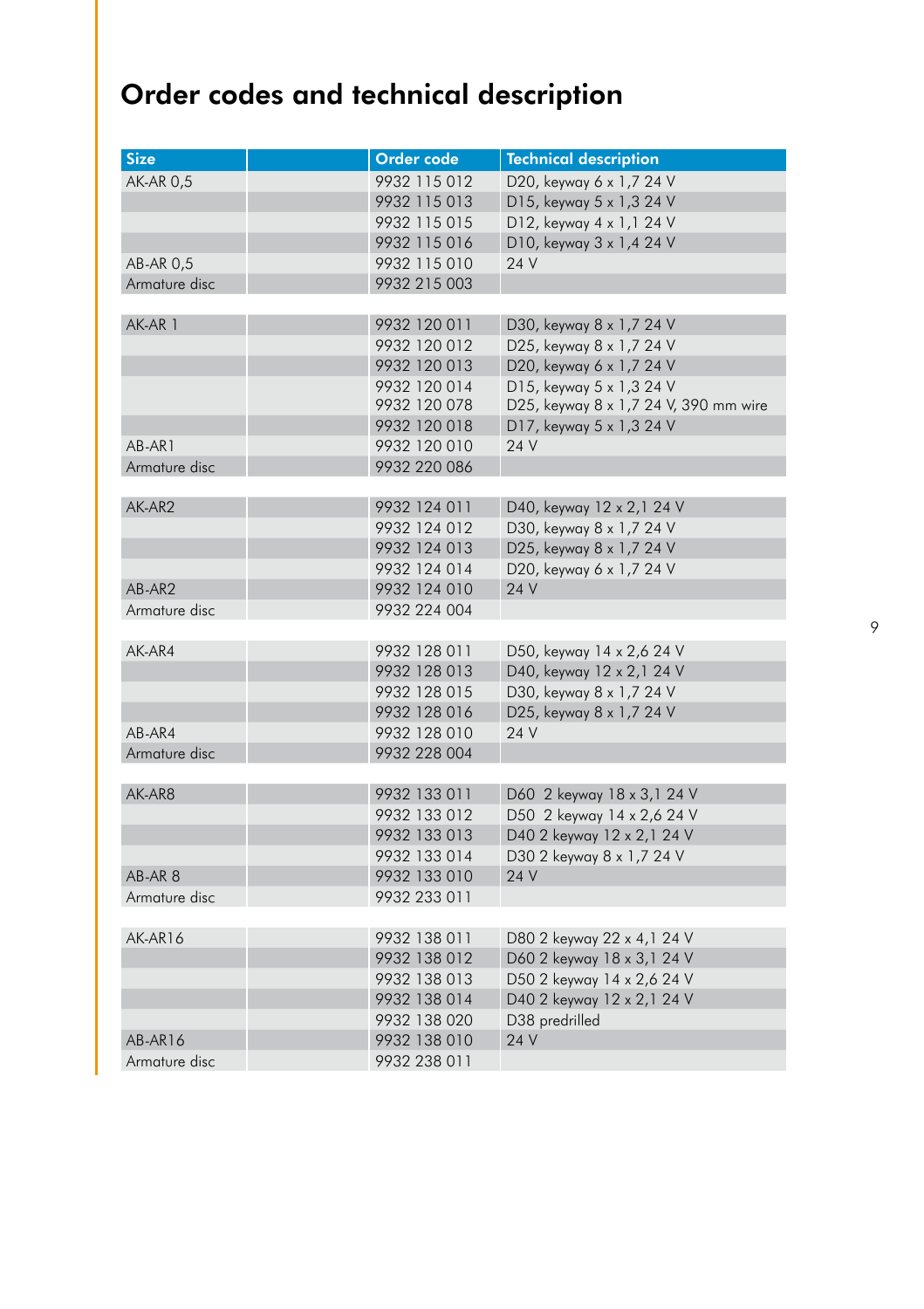

#### Dimensions: Single disc clutches

Dry run DC 24V (different current on request)

| <b>Specification and dimension</b>       |         | <b>AK-AR</b><br>0,5 | <b>AK-AR</b> | <b>AK-AR</b><br>$\mathbf{2}$ | <b>AK-AR</b><br>Ι4, | <b>AK-AR</b><br>8 | <b>AK-AR</b><br>16 |
|------------------------------------------|---------|---------------------|--------------|------------------------------|---------------------|-------------------|--------------------|
| Transmittable torque                     | Nm      | 6                   | 12           | 25                           | 50                  | 100               | 200                |
| Shiftable torque                         | Nm      | 5                   | 10           | 20                           | 40                  | 80                | 160                |
| Coil power at 20°                        | W       | 10                  | 12,5         | 20                           | 25                  | 31                | 42                 |
| Coil power at 120°                       | W       | 7.5                 | 9            | $\overline{15}$              | 18                  | 22                | 30                 |
| Rpm max                                  | $min-1$ | 9000                | 8000         | 7000                         | 6000                | 6000              | 6000               |
| Shifting times<br>$ $ closing time $t_1$ | ms      | 30                  | 50           | 70                           | 100                 | 130               | 160                |
| Braking time t2                          | ms      | 15                  | 20           | 30                           | 40                  | 55                | 70                 |
| Weight app.                              | kg      | 0.35                | 0.66         | 1.24                         | 2.15                | 4.00              | 7.10               |

| $\overline{\varnothing}$ D <sub>1</sub>                                        | mm | 59             | 74             | 93              | 117             | 150             | 190             |
|--------------------------------------------------------------------------------|----|----------------|----------------|-----------------|-----------------|-----------------|-----------------|
| $\emptyset$ D <sub>2</sub>                                                     | mm | 58             | 73,5           | 92              | 116             | 147             | 186             |
| $\varnothing$ D <sub>3</sub><br>H8                                             | mm | 42             | 52             | 62              | 80              | 90              | 110             |
| $\varnothing$ D <sub>4</sub><br>H8                                             | mm | 72             | 92             | 115             | 140             | 180             | 220             |
| $\varnothing$ D <sub>5</sub>                                                   | mm | 30.5           | 39.5           | 51.5            | 66.5            |                 |                 |
| $\varnothing$ D <sub>6</sub>                                                   | mm | 34             | 43.5           | 54              | 70              | 90              | 112             |
| $\varnothing$ d <sub>1</sub><br>max bore H7                                    | mm | 20             | 30             | 40              | 50              | 60              | 80              |
| $\varnothing$ d <sub>2</sub><br>±0.1                                           | mm | 46             | 58             | 74              | 94              | 118             | 150             |
| $\overline{\varnothing d_3}$                                                   | mm | 3.1            | 4.1            | 5.1             | 6.3             | 8.4             | 10.4            |
| AK-AR 05 - 4 $\pm$ 0.1, AK-AR 8 - 16 $\pm$ 0.2<br>$\varnothing$ d <sub>4</sub> | mm | 66             | 83             | 104             | 128             | 165             | 205             |
| $\varnothing$ d <sub>5</sub>                                                   | mm | 3.2            | 4.3            | 5.3             | 6.4             | 6.6             | 9               |
| B                                                                              | mm | 25,2           | 29             | 33              | 36,5            | 43              | 47              |
| E                                                                              | mm | 59             | 74             | 93              | 117             | 150             | 180             |
| ±0.1<br>$\alpha$                                                               | mm | 3,2            | 4,1            | 5               | 5,9             | 6,7             | 8               |
| b <br>AK-AR 05 - 4 $\pm$ 0.4, AK-AR 8-16 $\pm$ 0.6                             | mm | $\overline{2}$ | 2.5            | 2.5             | 3               | 6.5             | $\overline{7}$  |
| $-0.1$<br>$\mathbf{g}$                                                         | mm | 20             | 22             | 25              | 27              |                 |                 |
| $\mathsf{k}$                                                                   | mm | 0.3            | 0.4            | 0.5             | 0.6             | 0.8             |                 |
| n                                                                              | mm | 1,5            | 2              | $\overline{2}$  | 2,5             | 2,5             | $\mathsf 3$     |
| $\vert s \vert$                                                                | mm | 0.3            | 0.3            | 0.3             | 0.3             | 0.4             | 0.4             |
| V x W<br>At maximum bore<br>b                                                  | mm | $6 \times 1.7$ | $8 \times 1.7$ | $12 \times 2.1$ | $14 \times 2.6$ | $18 \times 3.1$ | $22 \times 4.1$ |